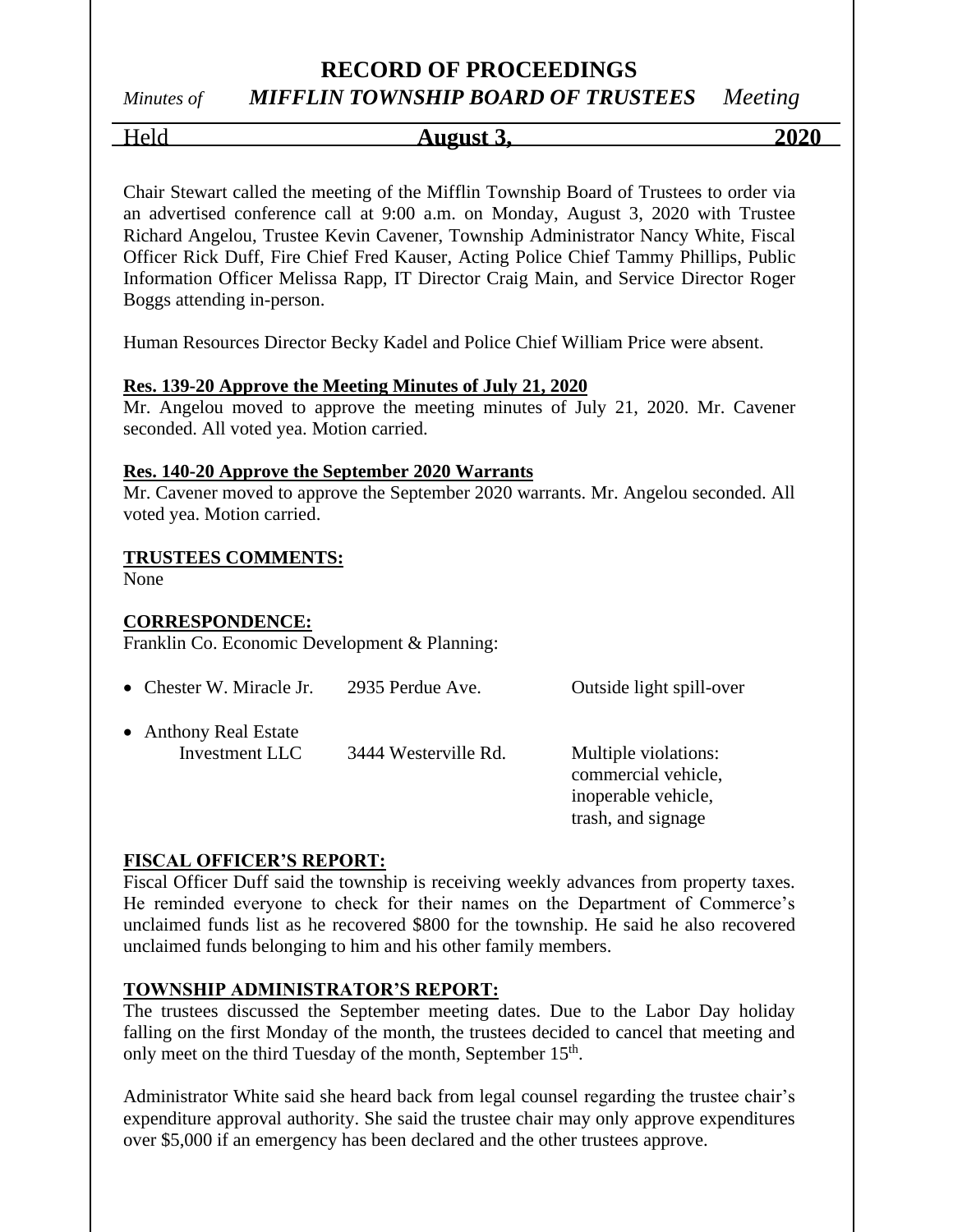# *Minutes of MIFFLIN TOWNSHIP BOARD OF TRUSTEES Meeting*

Held **August 3, 2020**

Chair Stewart said it may be necessary to have emergency meetings to approve expenditures preventing delays with the current projects. She said the meetings require 24-hours' notice for required advertisement.

Chair Stewart said that at the Executive Session on July  $21<sup>st</sup>$ , the trustees conducted the performance evaluation for Administrator White. Chair Stewart said Administrator White has been doing terrific work.

Chair Stewart said the trustees have changed the township's reporting structure as follows: Fire Chief Kauser reports to Chair Stewart; Police Chief Price reports to Mr. Cavener; Service Director Boggs reports to Mr. Angelou; and Human Resources Director Kadel, PIO Rapp and administration personnel report to Administrator White.

Chair Stewart said the trustees would like the township's focus to be on the unincorporated areas of the township: sidewalk improvements, street lighting improvements, community gardens, etc. She encouraged the department heads to bring ideas to the trustees for consideration. She said Administrator White will "lead the charge" on this initiative. Mr. Angelou said Administrator White may need to confer with the trustees for answers.

#### **HUMAN RESOURCES:**

No report.

#### **PUBLIC INFORMATION OFFICER:**

Ms. Rapp said she was on vacation last week so the media update and website prototype will be provided at the August 18<sup>th</sup> trustees meeting. She said she submitted articles to Gahanna's neighborhood social media groups. She said a virtual fire prevention presentation will occur this year in place of the open house, due to the COVID-19 virus outbreak. The virtual prevention presentation will be promoted to the community, schools and the elderly.

Mr. Cavener said he has been frustrated with the state of the township's current website and looks forward to the new one being in place soon. He said he was unsuccessful in finding trustee information while accessing the website from his phone. Chair Stewart requested Ms. Rapp said she will check the website on a regular basis for issues and inaccurate information. Ms. Rapp and IT Director Main agreed to investigate the matter.

#### **SERVICE:**

Mr. Boggs presented his six-month plan which include continuing to pour foundations; installing new street signs; tree trimming in the right-of-ways; and obtaining estimates for the storm tile repair on Genessee Avenue.

Mr. Boggs said the county has received bids for resurfacing of Drake Road and are posted on their website.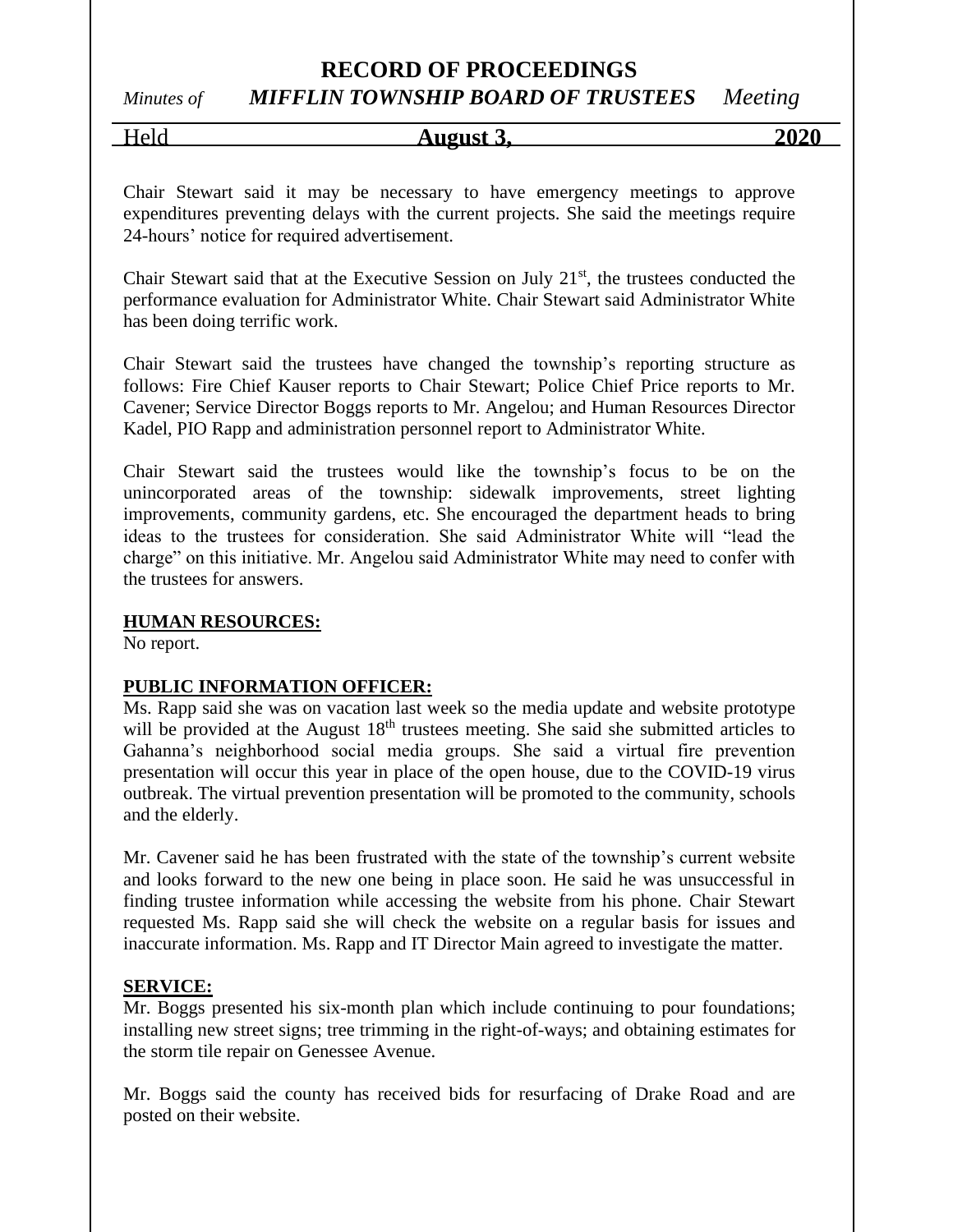*Minutes of MIFFLIN TOWNSHIP BOARD OF TRUSTEES Meeting*

Held **August 3, 2020**

Mr. Boggs said storm drains continue to need serviced. Mr. Angelou requested a list of the storm drains to be serviced from Mr. Boggs.

Chair Stewart requested Administrator White check with Franklin County as to the zoning classification of Drake Road.

#### **CODE:**

Mr. Boggs said houses are being tagged and compliance is heading in the right direction. Mr. Boggs said most of the violations are for high grass and some trash. He said most residents are complying with the tag dates.

#### **POLICE:**

On behalf of Chief Price, Acting Chief Phillips requested the hiring of David Briggs II as a full-time officer effective August 9, 2020 at the rate of \$20.50 per hour with a one-year probationary period. Phillips said his background and reference checks have been completed as well as the polygraph. Phillips said she anticipates the typical 2 to 3-month learning curve for Mr. Briggs.

#### **Res. 141-20 Approve the hiring of David Briggs II as a full-time officer effective August 9, 2020 at the rate of \$20.50 per hour with a one-year probationary period.**

Mr. Cavener moved to approve the hiring of David Briggs II as a full-time officer effective August 9, 2020 at the rate of \$20.50 per hour with a one-year probationary period. Mr. Angelou seconded. All voted yea. Motion carried. (See Referral File.)

#### **FIRE:**

Chief Kauser provided his report to the trustees.

#### **OPERATIONS CENTER:**

Chief Kauser requested an Executive Session at the end of the meeting to discuss a personnel issue and a real estate purchase request.

Chief Kauser said there is a phased permitting process for the Operations Center. He said the architect and engineer have been designing the building layout which is needed to obtain permits. He said he expects the permit from the City of Gahanna this week. With the permit in place, the township offices can be finished. He said work will continue throughout the building with construction in the back of the building commencing in last August or early September and ending in late October or early November. He said the phased permitting approach will allow for the completion of the township offices, Fire offices, Mifflin Township temporary Police offices, Gahanna Police and finally the dispatching group. Chief Kauser said before the dispatching group can move in, it will require lots of testing. The dispatching center will be one of three operating simultaneously. He said the MEC Center at Creekside, the dispatching center on Rocky Fork Blvd. and the Operation Center dispatching center will all be live allowing dispatching to occur from any of those facilities. Transitioning the dispatching to the Operations Center will take  $60 - 75$  days for completion.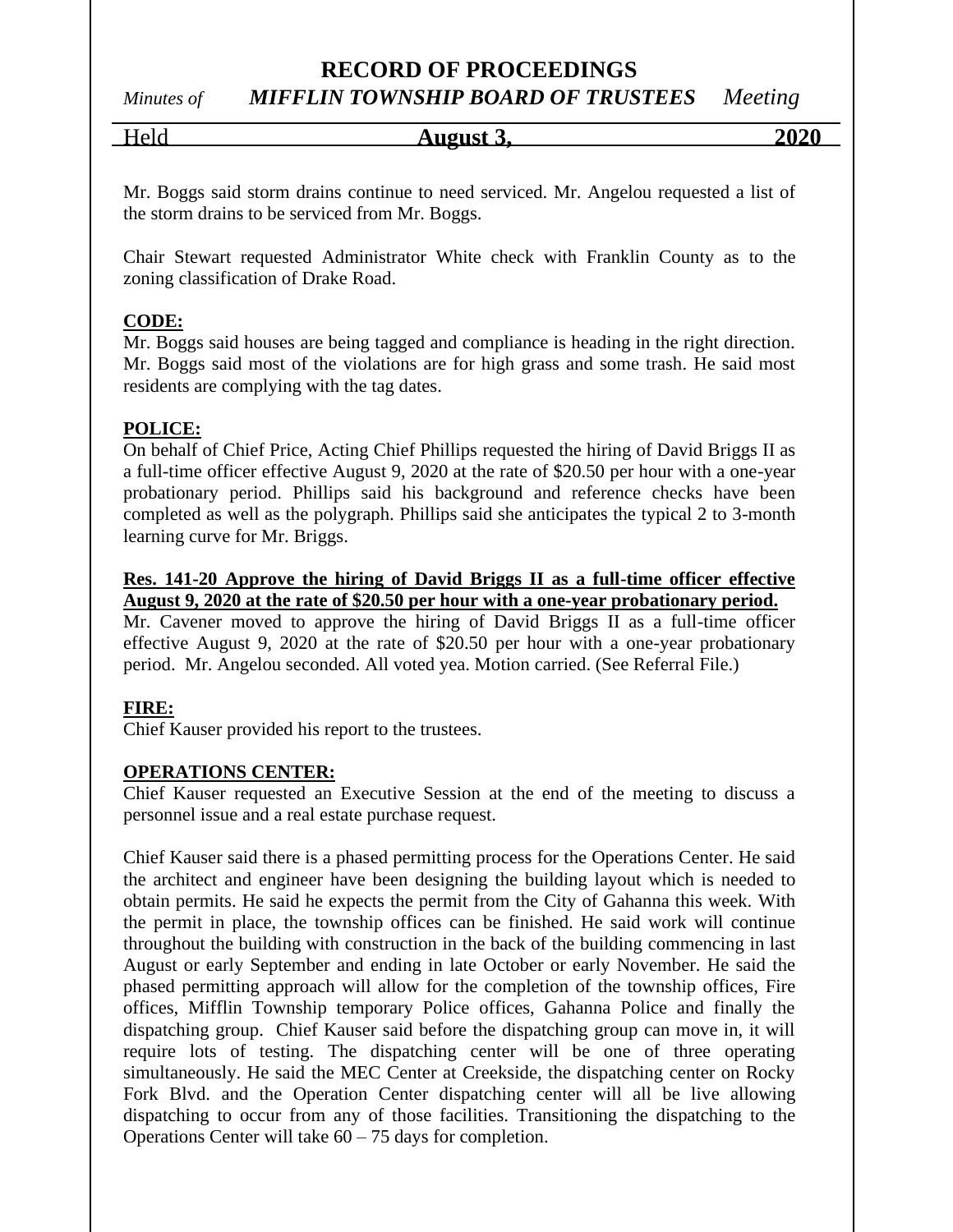# *Minutes of MIFFLIN TOWNSHIP BOARD OF TRUSTEES Meeting*

Held **August 3, 2020**

Chief Kauser said he and Administrator White will be completing the furniture order this week. He said IT Director Main has selected a card reader access system that is compatible with our current system and is scalable to all the buildings within the township.

Chief Kauser requested the purchase of the annual preventative maintenance agreement and software of Environmental Systems from EMCOR Services in the amount of \$8,214.00.

#### **Res. 142-20 Approve the purchase of the annual preventative maintenance agreement and software of Environmental Systems from EMCOR Services in the amount of \$8,214.00.**

Mr. Cavener moved to approve the purchase of the annual preventative maintenance agreement and software of Environmental Systems from EMCOR Services in the amount of \$8,214.00. Mr. Angelou seconded. All voted yea. Motion carried. (See Referral File.)

Chief Kauser said Mr. Boggs would be monitoring, tracking, and reporting the data, acting as the maintenance manager for the Operations Center. Chair Stewart said Mr. Boggs should keep Chief Kauser and Administrator White apprised of any maintenance issues.

Chief Kauser requested the purchase of computer racking from Miller Network Innovations in the amount of \$5,830.33.

#### **Res. 143-20 Approve the purchase of computer racking from Miller Network Innovations in the amount of \$5,830.33.**

Chair Stewart moved to approve the purchase of computer racking from Miller Network Innovations in the amount of \$5,830.33. Mr. Angelou seconded. All voted yea. Motion carried. (See Referral File.)

#### **MIFFLIN DISPATCH:**

No report.

#### **IT:**

Mr. Main said he is working on a strategic plan and will provide it at the trustees meeting on Monday, October 5<sup>th</sup>.

#### **OLD BUSINESS:**

None.

Mr. Angelou moved to enter into an Executive Session per ORC Section 121.22 (G) (1) Purpose: to consider the appointment, employment, dismissal, discipline, promotion, demotion, or compensation of a public employee or official, or the investigation of charges or complaints against a public employee, official, license, or regulated individual,